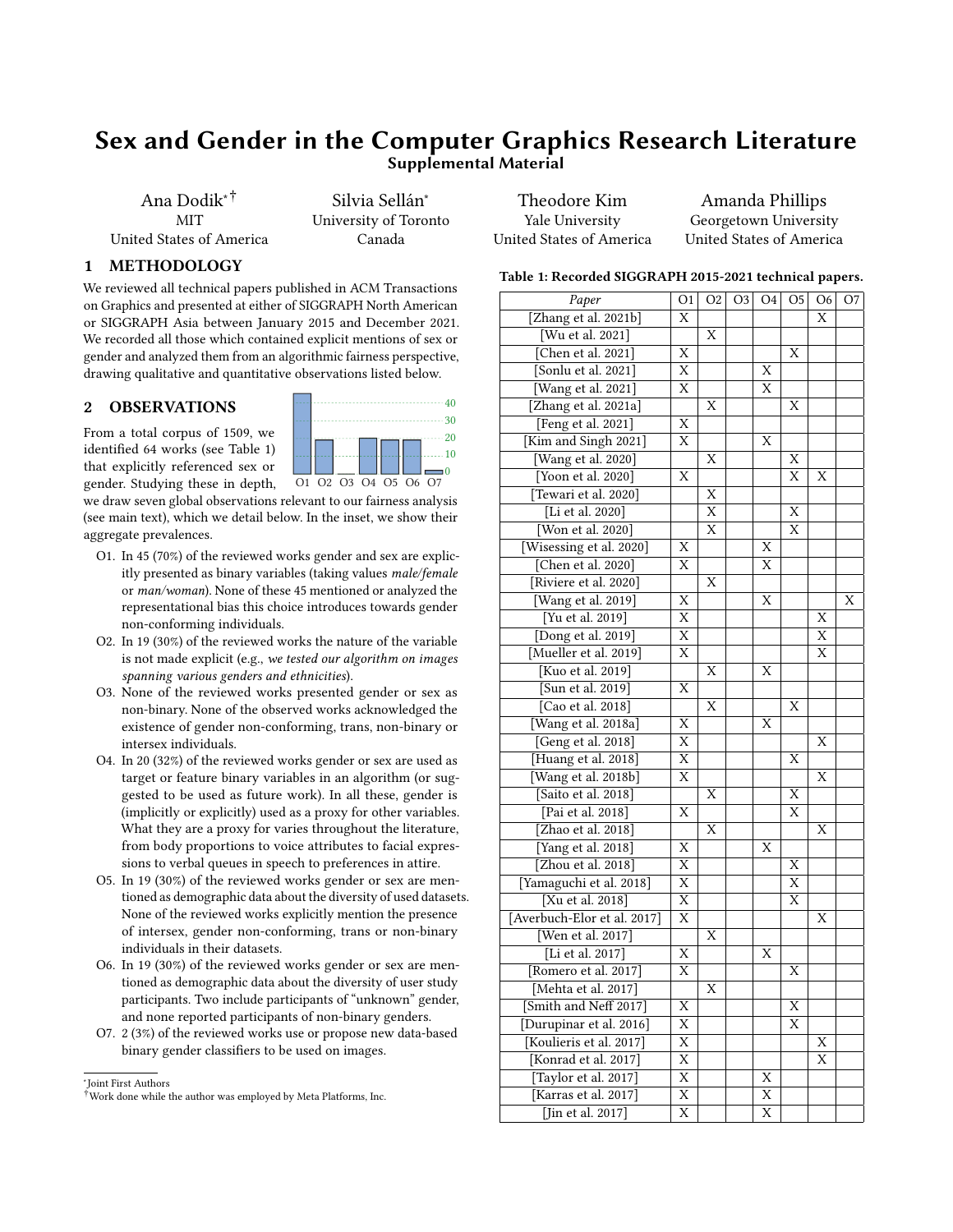| Table 1 continued             |   |   |  |   |   |   |   |  |  |
|-------------------------------|---|---|--|---|---|---|---|--|--|
| [Lun et al. 2016]             | Χ |   |  |   |   | Χ |   |  |  |
| [Olszewski et al. 2016]       | Χ |   |  |   | X |   |   |  |  |
| [Garrido et al. 2016b]        | X |   |  |   |   | X |   |  |  |
| [Bartle et al. 2016]          |   | X |  | X | X |   |   |  |  |
| [Kemelmacher-Shlizerman 2016] | Χ |   |  | X |   |   | X |  |  |
| [Garrido et al. 2016a]        | Χ |   |  |   |   |   |   |  |  |
| [Edwards et al. 2016]         | Χ |   |  |   |   | Χ |   |  |  |
| [Selim et al. 2016]           |   | X |  |   |   |   |   |  |  |
| [Zell et al. 2015]            | Χ |   |  |   | X | X |   |  |  |
| [Lee et al. 2015]             | Χ |   |  |   |   | Χ |   |  |  |
| [Adib et al. 2015]            |   | X |  |   |   | Χ |   |  |  |
| [Loper et al. 2015]           | Χ |   |  | X |   |   |   |  |  |
| [Li et al. 2015]              | Χ |   |  |   |   | X |   |  |  |
| [Swedish et al. 2015]         |   | X |  | X |   |   |   |  |  |
| [Lun et al. 2015]             | X |   |  |   |   | X |   |  |  |
| [Rogge et al. 2014]           | X |   |  | X |   |   |   |  |  |
| [Pons-Moll et al. 2015]       | X |   |  | X |   |   |   |  |  |

#### **REFERENCES**

- <span id="page-1-35"></span>Fadel Adib, Chen-Yu Hsu, Hongzi Mao, Dina Katabi, and Frédo Durand. 2015. Capturing the human figure through a wall. ACM Transactions on Graphics (TOG) 34, 6 (2015),  $1 - 13$
- <span id="page-1-16"></span>Hadar Averbuch-Elor, Daniel Cohen-Or, Johannes Kopf, and Michael F Cohen. 2017. Bringing portraits to life. ACM Transactions on Graphics (TOG) 36, 6 (2017), 1–13.
- <span id="page-1-29"></span>Aric Bartle, Alla Sheffer, Vladimir G Kim, Danny M Kaufman, Nicholas Vining, and Floraine Berthouzoz. 2016. Physics-driven pattern adjustment for direct 3D garment editing. ACM Trans. Graph. 35, 4 (2016), 50–1.
- <span id="page-1-11"></span>Kaidi Cao, Jing Liao, and Lu Yuan. 2018. CariGANs: Unpaired Photo-to-Caricature Translation. ACM Transactions on Graphics 37, 6 (2018), 244.
- <span id="page-1-0"></span>He Chen, Hyojoon Park, Kutay Macit, and Ladislav Kavan. 2021. Capturing detailed deformations of moving human bodies. ACM Transactions on Graphics (TOG) 40, 4 (2021), 1–18.
- <span id="page-1-5"></span>Shu-Yu Chen, Wanchao Su, Lin Gao, Shihong Xia, and Hongbo Fu. 2020. DeepFace-Drawing: Deep generation of face images from sketches. ACM Transactions on Graphics (TOG) 39, 4 (2020), 72–1.
- <span id="page-1-7"></span>Zhi-Chao Dong, Xiao-Ming Fu, Zeshi Yang, and Ligang Liu. 2019. Redirected smooth mappings for multiuser real walking in virtual reality. ACM Transactions on Graphics (TOG) 38, 5 (2019), 1–17.
- <span id="page-1-21"></span>Funda Durupinar, Mubbasir Kapadia, Susan Deutsch, Michael Neff, and Norman I Badler. 2016. Perform: Perceptual approach for adding ocean personality to human motion using laban movement analysis. ACM Transactions on Graphics (TOG) 36, 1  $(2016), 1-16.$
- <span id="page-1-32"></span>Pif Edwards, Chris Landreth, Eugene Fiume, and Karan Singh. 2016. JALI: an animatorcentric viseme model for expressive lip synchronization. ACM Transactions on graphics (TOG) 35, 4 (2016), 1–11.
- <span id="page-1-2"></span>Yao Feng, Haiwen Feng, Michael J Black, and Timo Bolkart. 2021. Learning an animatable detailed 3D face model from in-the-wild images. ACM Transactions on Graphics (TOG) 40, 4 (2021), 1–13.
- <span id="page-1-31"></span>Pablo Garrido, Michael Zollhöfer, Dan Casas, Levi Valgaerts, Kiran Varanasi, Patrick Pérez, and Christian Theobalt. 2016a. Reconstruction of personalized 3D face rigs from monocular video. ACM Transactions on Graphics (TOG) 35, 3 (2016), 1-15.
- <span id="page-1-28"></span>Pablo Garrido, Michael Zollhöfer, Chenglei Wu, Derek Bradley, Patrick Pérez, Thabo Beeler, and Christian Theobalt. 2016b. Corrective 3D reconstruction of lips from monocular video. ACM Trans. Graph. 35, 6 (2016), 219–1.
- <span id="page-1-12"></span>Jiahao Geng, Tianjia Shao, Youyi Zheng, Yanlin Weng, and Kun Zhou. 2018. Warpguided gans for single-photo facial animation. ACM Transactions on Graphics (TOG) 37, 6 (2018), 1–12.
- <span id="page-1-13"></span>Yinghao Huang, Manuel Kaufmann, Emre Aksan, Michael J Black, Otmar Hilliges, and Gerard Pons-Moll. 2018. Deep inertial poser: Learning to reconstruct human pose from sparse inertial measurements in real time. ACM Transactions on Graphics (TOG) 37, 6 (2018), 1–15.
- <span id="page-1-25"></span>Zeyu Jin, Gautham J Mysore, Stephen Diverdi, Jingwan Lu, and Adam Finkelstein. 2017. Voco: Text-based insertion and replacement in audio narration. ACM Transactions on Graphics (TOG) 36, 4 (2017), 1–13.
- <span id="page-1-24"></span>Tero Karras, Timo Aila, Samuli Laine, Antti Herva, and Jaakko Lehtinen. 2017. Audiodriven facial animation by joint end-to-end learning of pose and emotion.  $ACM$ Transactions on Graphics (TOG) 36, 4 (2017), 1–12.
- <span id="page-1-30"></span>Ira Kemelmacher-Shlizerman. 2016. Transfiguring portraits. ACM Transactions on Graphics (TOG) 35, 4 (2016), 1–8.
- <span id="page-1-3"></span>Joonho Kim and Karan Singh. 2021. Optimizing UI layouts for deformable face-rig manipulation. ACM Transactions on Graphics (TOG) 40, 4 (2021), 1–12.
- <span id="page-1-23"></span>Robert Konrad, Nitish Padmanaban, Keenan Molner, Emily A Cooper, and Gordon Wetzstein. 2017. Accommodation-invariant computational near-eye displays. ACM Transactions on Graphics (TOG) 36, 4 (2017), 1–12.
- <span id="page-1-22"></span>George-Alex Koulieris, Bee Bui, Martin S Banks, and George Drettakis. 2017. Accommodation and comfort in head-mounted displays. ACM Transactions on Graphics (TOG) 36, 4 (2017), 1–11.
- <span id="page-1-9"></span>Calvin Kuo, Ziheng Liang, Ye Fan, Jean-Sebastien Blouin, and Dinesh K Pai. 2019. Creating impactful characters: correcting human impact accelerations using high rate IMUs in dynamic activities. ACM Transactions on Graphics (TOG) 38, 4 (2019), 1–12.
- <span id="page-1-34"></span>Yoonsang Lee, Kyungho Lee, Soon-Sun Kwon, Jiwon Jeong, Carol O'Sullivan, Moon Seok Park, and Jehee Lee. 2015. Push-recovery stability of biped locomotion. ACM Transactions on Graphics (TOG) 34, 6 (2015), 1–9.
- <span id="page-1-37"></span>Hao Li, Laura Trutoiu, Kyle Olszewski, Lingyu Wei, Tristan Trutna, Pei-Lun Hsieh, Aaron Nicholls, and Chongyang Ma. 2015. Facial performance sensing headmounted display. ACM Transactions on Graphics (ToG) 34, 4 (2015), 1–9.
- <span id="page-1-4"></span>Jiaman Li, Zhengfei Kuang, Yajie Zhao, Mingming He, Karl Bladin, and Hao Li. 2020. Dynamic facial asset and rig generation from a single scan. ACM Trans. Graph. 39, 6 (2020), 215–1.
- <span id="page-1-17"></span>Tianye Li, Timo Bolkart, Michael J Black, Hao Li, and Javier Romero. 2017. Learning a model of facial shape and expression from 4D scans. ACM Trans. Graph. 36, 6 (2017), 194–1.
- <span id="page-1-36"></span>Matthew Loper, Naureen Mahmood, Javier Romero, Gerard Pons-Moll, and Michael J Black. 2015. SMPL: A skinned multi-person linear model. ACM transactions on graphics (TOG) 34, 6 (2015), 1–16.
- <span id="page-1-39"></span>Zhaoliang Lun, Evangelos Kalogerakis, and Alla Sheffer. 2015. Elements of style: learning perceptual shape style similarity. ACM Transactions on graphics (TOG) 34, 4 (2015), 1–14.
- <span id="page-1-26"></span>Zhaoliang Lun, Evangelos Kalogerakis, Rui Wang, and Alla Sheffer. 2016. Functionality preserving shape style transfer. ACM Transactions on Graphics (TOG) 35, 6 (2016),  $1 - 14$
- <span id="page-1-19"></span>Dushyant Mehta, Srinath Sridhar, Oleksandr Sotnychenko, Helge Rhodin, Mohammad Shafiei, Hans-Peter Seidel, Weipeng Xu, Dan Casas, and Christian Theobalt. 2017. Vnect: Real-time 3d human pose estimation with a single rgb camera. ACM Transactions on Graphics (TOG) 36, 4 (2017), 1–14.
- <span id="page-1-8"></span>Franziska Mueller, Micah Davis, Florian Bernard, Oleksandr Sotnychenko, Mickeal Verschoor, Miguel A Otaduy, Dan Casas, and Christian Theobalt. 2019. Real-time pose and shape reconstruction of two interacting hands with a single depth camera. ACM Transactions on Graphics (TOG) 38, 4 (2019), 1–13.
- <span id="page-1-27"></span>Kyle Olszewski, Joseph J Lim, Shunsuke Saito, and Hao Li. 2016. High-fidelity facial and speech animation for VR HMDs. ACM Transactions on Graphics (TOG) 35, 6 (2016), 1–14.
- <span id="page-1-15"></span>Dinesh K Pai, Austin Rothwell, Pearson Wyder-Hodge, Alistair Wick, Ye Fan, Egor Larionov, Darcy Harrison, Debanga Raj Neog, and Cole Shing. 2018. The human touch: Measuring contact with real human soft tissues. ACM Transactions on Graphics (TOG) 37, 4 (2018), 1–12.
- <span id="page-1-41"></span>Gerard Pons-Moll, Javier Romero, Naureen Mahmood, and Michael J Black. 2015. Dyna: A model of dynamic human shape in motion. ACM Transactions on Graphics (TOG) 34, 4 (2015), 1–14.
- <span id="page-1-6"></span>Jérémy Riviere, Paulo Gotardo, Derek Bradley, Abhijeet Ghosh, and Thabo Beeler. 2020. Single-shot high-quality facial geometry and skin appearance capture. (2020).
- <span id="page-1-40"></span>Lorenz Rogge, Felix Klose, Michael Stengel, Martin Eisemann, and Marcus Magnor. 2014. Garment replacement in monocular video sequences. ACM Transactions on Graphics (TOG) 34, 1 (2014), 1–10.
- <span id="page-1-18"></span>Javier Romero, Dimitris Tzionas, and Michael J Black. 2017. Embodied Hands: Modeling and Capturing Hands and Bodies Together. ACM Transactions on Graphics 36, 6 (2017).
- <span id="page-1-14"></span>Shunsuke Saito, Liwen Hu, Chongyang Ma, Hikaru Ibayashi, Linjie Luo, and Hao Li. 2018. 3D hair synthesis using volumetric variational autoencoders. ACM Transactions on Graphics (TOG) 37, 6 (2018), 1–12.
- <span id="page-1-33"></span>Ahmed Selim, Mohamed Elgharib, and Linda Doyle. 2016. Painting style transfer for head portraits using convolutional neural networks. ACM Transactions on Graphics (ToG) 35, 4 (2016), 1–18.
- <span id="page-1-20"></span>Harrison Jesse Smith and Michael Neff. 2017. Understanding the impact of animated gesture performance on personality perceptions. ACM Transactions on Graphics  $(TOG)$  36, 4 (2017), 1-12.
- <span id="page-1-1"></span>Sinan Sonlu, Uğur Güdükbay, and Funda Durupinar. 2021. A conversational agent framework with multi-modal personality expression. ACM Transactions on Graphics (TOG) 40, 1 (2021), 1–16.
- <span id="page-1-10"></span>Tiancheng Sun, Jonathan T Barron, Yun-Ta Tsai, Zexiang Xu, Xueming Yu, Graham Fyffe, Christoph Rhemann, Jay Busch, Paul E Debevec, and Ravi Ramamoorthi. 2019. Single image portrait relighting. ACM Trans. Graph. 38, 4 (2019), 79–1.
- <span id="page-1-38"></span>Tristan Swedish, Karin Roesch, Ik-Hyun Lee, Krishna Rastogi, Shoshana Bernstein, and Ramesh Raskar. 2015. EyeSelfie: self directed eye alignment using reciprocal